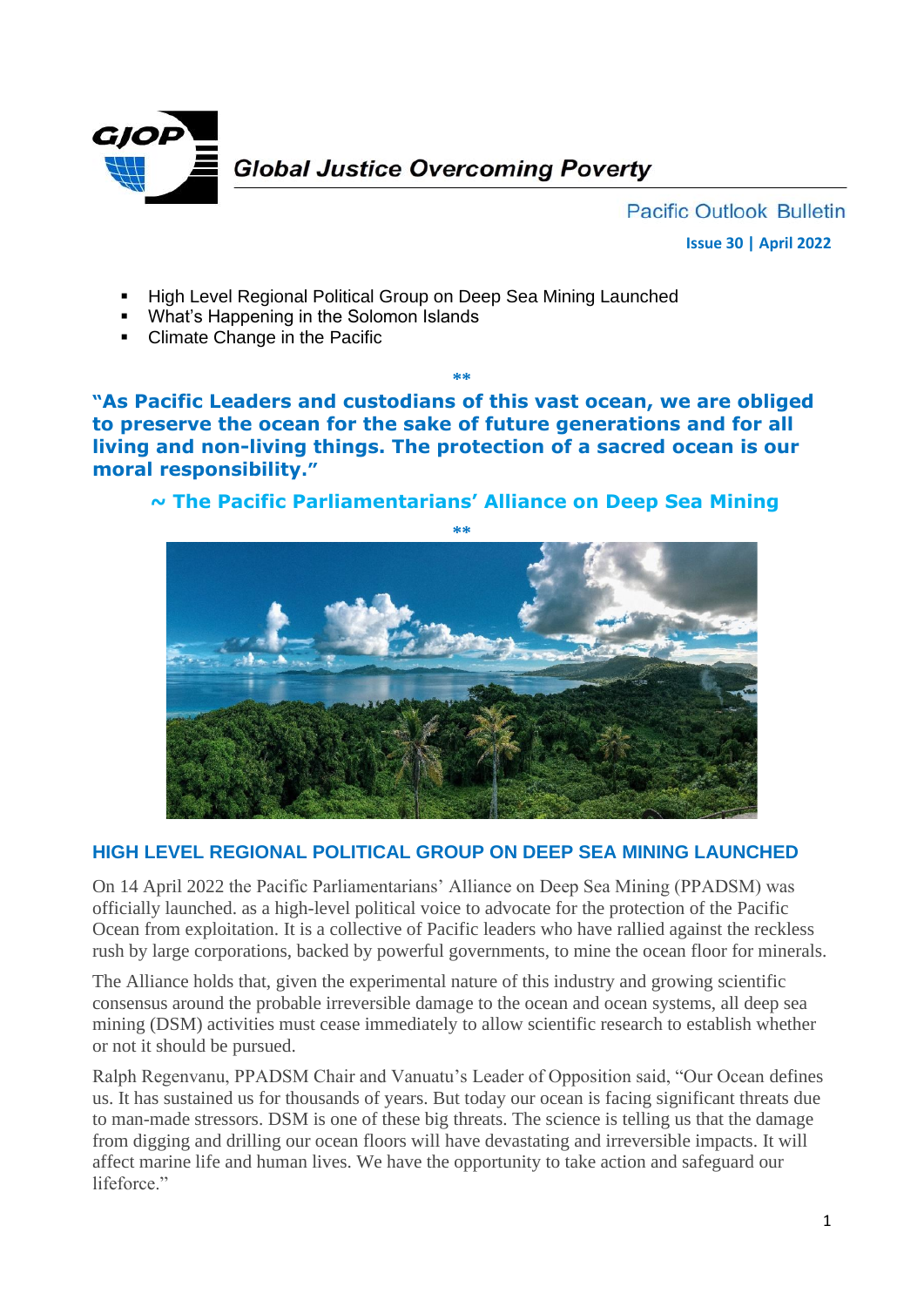The ocean plays a crucial role in mitigating the impacts of climate change by acting as a carbon sink – absorbing carbon dioxide in the atmosphere – thereby helping regulate global climate. It is well established that the health of the ocean is already in decline from human activities such as over-exploitation, pollution, and climate change and global warming. There is no scenario in which DSM does not result in damage; it can only compound these stressors.

The PPADSM also believes that the rush to commence DSM in the region bears a stark resemblance to previous instances where the Pacific Ocean and its peoples were used as test subjects in experimental frontier industries, which ultimately benefitted the rich while leaving the Pacific to bear dire economic, social and environmental consequences.

These complex challenges, the Alliance believes, require strong political leadership and immediate concerted action at the regional level. They are concerned that failing to check this momentum, DSM activities could begin within the next 15 months.

The PPADSM has also released the *'Our Ocean Call'* as part of their launch with five key asks to protect the Pacific Ocean:

*a) call for recognition that the ocean is our common heritage and, as Leaders, we have a common responsibility and moral obligation for its protection;*

*b) call on all Pacific and world leaders to join the growing ranks of governments, scientific authorities, CSOs, global leaders and indigenous peoples the world over opposing the rush to mine the ocean floor;*

*c) support the call by some Pacific governments for an urgent need to suspend DSM activities in jurisdictions within the Pacific region, to allow for greater scientific understanding about potential impacts of DSM;*

*d) support the growing international call for a moratorium on DSM in line with the UN Decade of Ocean Science for Sustainable Development to scientifically assess whether DSM can be done in a way that avoids harm to ocean ecosystems, recognizing the interconnectedness of these ecosystems beyond national jurisdictions;*

*e) urge all states, in accordance with the precautionary principle and in support of evidencebased policy making, to adopt an approach that reviews the scientific evidence, to determine whether or not DSM activities should proceed based on agreed governance structure and regulations that support the inclusion of such measures.*

The PPADSM's membership includes parliamentarians representing Aotearoa New Zealand, the Autonomous Region of Bougainville, Fiji, Maohi Nui (French Polynesia), Guam, Papua New Guinea, the Solomon Islands, Samoa, Vanuatu, Tuvalu, and Palau.

*Sources: [www.pacificblueline.org/pacificparliamentarians](http://www.pacificblueline.org/pacificparliamentarians)*

**\*\***

## **WHAT'S HAPPENING IN THE SOLOMON ISLANDS**

In November 2021 a group of protesters called Malaita for Democracy travelled to Honiara, the nation's capital. Opposed to the decision by Prime Minister Sogavare's government in 2019 to switch allegiance to China from Taiwan, the protesters gathered outside parliament and called for Sogavare to address him. When he failed to meet them rioting and unrest broke out and the Honiara's Chinatown area was destroyed.

In November 2021, Australia sent 100 police and soldiers, and Papua New Guinea sent 50 peacekeepers to help restore peace and security. Australia said it responded to Prime Minister Sogavare's request to send forces to restore order in Honiara under a bilateral security treaty.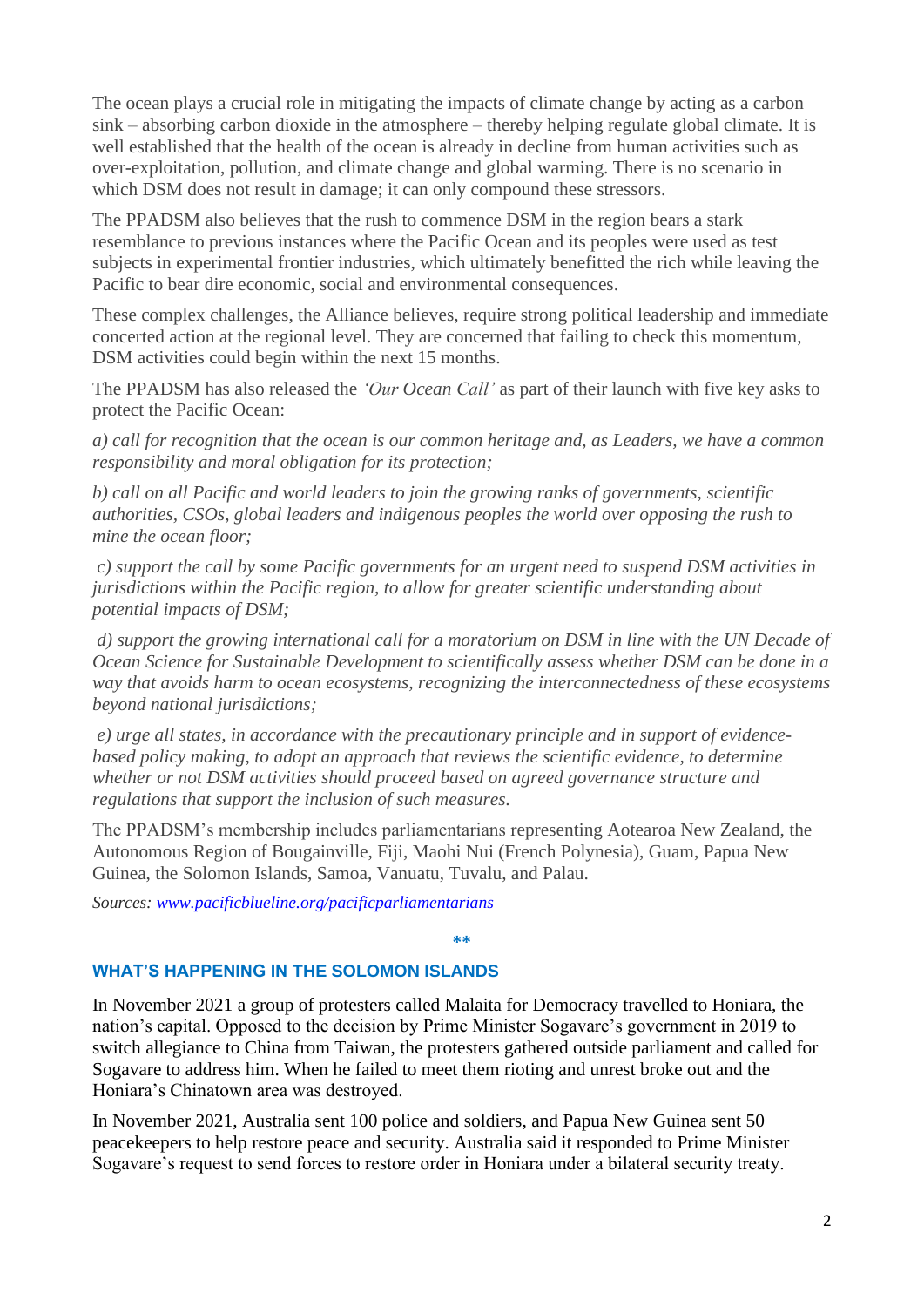Malaita is the most populous province of the Solomon Islands, and its premier, Daniel Suidani, is opposed to the switch of allegiance from Taiwan to China. China's dominance of fishing, mining and logging in the Solomon Islands is a cause for concern for many Solomon Islanders. In 2019, 90% of all extractive resources went to China, 90% of all timber exports and significantly more seafood than to any other country. China is the Solomon Islands' largest trading partner. When the Solomon Islands switched its allegiance to China in 2019, it also signed up to China's Belt and Road Initiative (BRI), the global development strategy adopted by the Chinese government in 2013 to build infrastructure such as road, ports and telecommunications. The Chinese government describes it as a means to enhance regional connectivity, and says it had the means to raise GDP in developing countries. In Solomon Islands it includes funding for seven facilities for the 2023 Pacific Games in Honiara, including a 10,000-seat national stadium. Critics of BRI say it is saddling countries with unsustainable debt while increasing their dependency on China.

The Solomon Islands are an archipelago of islands and coral atolls. There are six major islands and 992 small islands, atolls and reefs. The population is 520,000. English is the official language, but there are over 80 different local languages and Solomon Islands pijin is the common language.

In March 2022 it was revealed that China and the Solomon Islands had signed a policing agreement, and in April the Solomon Islands and China signed a security agreement. According to Terence Wood, author of the Devpolicy blog, *The Solomons security shambles, and what it says about us*, the agreement, which has not been made public, is likely to be similar to a leaked draft. It says the Solomons can ask China to provide police and military assistance if, and only if, the Solomon Islands government of the day consents. Also, China can "make ship visits to, carry out logistical replenishments in, and have stopover and transition in Solomon Islands, and relevant forces of China can be used to protect the safety of Chinese personnel and major projects in Solomon Islands." However, Sogavare is emphatic that there has not been an invitation to China to build a military base. Australia has its own security agreement with Solomon Islands, which affords Australia similar powers to China.

Terence Wood believes that the security agreement is helpful to China because it gives it the ability to protect Chinese nationals and Chinese business interests if riots break out. But he says that a base would not be in China's interests, because it could be removed with a change of government in the Solomon Islands, and any attempt by China to menace Australia from the Solomon Islands would bring about severe trade sanctions on China. For the Solomon Islands it would jeopardise Australian security support and aid.

Although Australia may not be supportive of this new security agreement between Solomon Islands and China, Wood believes it is not a catastrophe. But what is detrimental to relations is Australian politicians twisting the arms of Pacific politicians, talking of invading Pacific Island countries, or referring to the region as Australia's "backyard". The Pacific Island countries are independent nations. Diplomacy is needed, and aid and support focusing on what these countries need. Australia needs to be a respectful and reliable partner.

*Sources: [The Solomons security shambles, and what it says about us](https://devpolicy.org/solomons-security-shambles-20220423/) by Terence Wood, 24 April 2022, [Devpolicy Blog,](http://www.devpolicy.org/) published by the Development Policy Centre at the Australian National University; 'Explainer: -What is behind unrest in the Solomon Islands' by Kirsty Needham, 30 November 2022, Reuters; 'The \$3bn bargain: how China dominates Pacific mining, logging and fishing by Josh Nicholas', 31 May 2021, The Guardian.*

**\*\***

## **CLIMATE CHANGE IN THE PACIFIC**

The current concerns about China's growing power in the Solomon Islands is causing speculation about Australia's relationship with Pacific Island countries. Peter Hooton writes in *Climate Change in the Pacific – what Australia needs to do:*